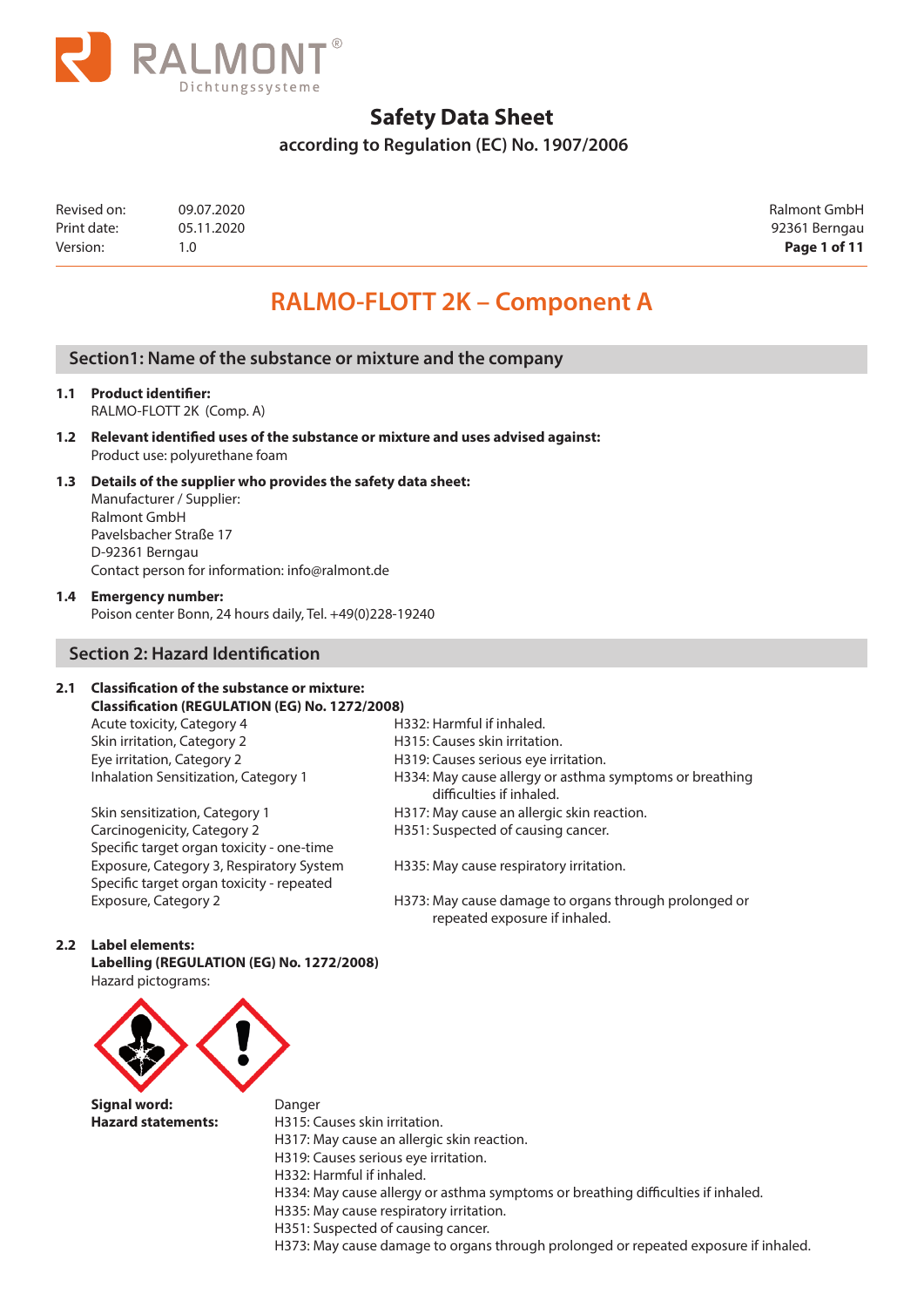

## **according to Regulation (EC) No. 1907/2006**

| Revised on:<br>Print date:<br>Version: | 09.07.2020<br>05.11.2020<br>1.0     | Ralmont GmbH<br>92361 Berngau<br>Page 2 of 11                                                       |
|----------------------------------------|-------------------------------------|-----------------------------------------------------------------------------------------------------|
|                                        |                                     | <b>Precautionary Statements:</b> P101 If medical advice is needed, have container or label at hand. |
|                                        |                                     | P102 Keep out of the reach of children.                                                             |
|                                        |                                     | <b>Prevention:</b>                                                                                  |
|                                        |                                     | P202 Read and understand all safety precautions before use.                                         |
|                                        |                                     | P260 Do not breathe dust / smoke / gas / mist / vapor / aerosol.                                    |
|                                        |                                     | P271 Use only outdoors or in a well-ventilated area.                                                |
|                                        |                                     | P280 Wear protective gloves / protective clothing / eye protection / face protection.               |
|                                        |                                     | <b>Reaction:</b>                                                                                    |
|                                        |                                     | P304 + P340 + P312 IF INHALED: Remove the person to fresh air and ensure that they can bre          |
|                                        |                                     | athe freely. Call a POISON CENTER / doctor if you feel unwell.                                      |
|                                        |                                     | P308 + P313 IF exposed or concerned: Get medical advice / attention.                                |
|                                        |                                     | Storage:                                                                                            |
|                                        |                                     | P405 Store locked up.                                                                               |
|                                        |                                     | Disposal:                                                                                           |
|                                        |                                     | P501 Dispose of contents / container to in accordance with local regulations                        |
|                                        | A -1-1949 - -- - 1-1 - 1- - 19-- -- |                                                                                                     |

#### **Additional labeling:**

The handling of this product can cause allergic reactions in people who are already sensitized to diisocyanates. Avoid contact, including skin contact, with the product in the event of asthma, eczematous skin diseases or skin problems. Do not use the product if there is insufficient ventilation or wear a protective mask with an appropriate gas filter (type A1 according to EN 14387).

#### **2.3 Other dangers:**

This substance / mixture does not contain any components in concentrations of 0.1% or higher that are either classified as persistent, bioaccumulative and toxic (PBT) or very persistent and very bioaccumulative (vPvB).

### **Section 3: Composition/ information on ingredients**

#### **3.2 Mixtures:**

#### **Ingredients**

| Chemical name                                        | CAS No.<br>EC No.<br>Registration number | Concentration (% w/w) |
|------------------------------------------------------|------------------------------------------|-----------------------|
| Diphenylmethane diisocyanate, isomers and homologues | 9016-87-9<br>Unallocated                 | 100                   |

# **Section 4: First aid measures**

#### **4.1 Description of first aid measures:**

| General information: | Take affected persons out of the danger area.                                                                                                                                                                          |
|----------------------|------------------------------------------------------------------------------------------------------------------------------------------------------------------------------------------------------------------------|
|                      | Consult a doctor.                                                                                                                                                                                                      |
|                      | Show this safety data sheet to the doctor in attendance.                                                                                                                                                               |
| After inhalation:    | Move to fresh air.<br>Consult a doctor after severe exposure.                                                                                                                                                          |
| After skin contact:  | Take off contaminated clothing and shoes immediately.<br>Wash with soap and lots of water.<br>If the problems are persistent, consult a doctor.                                                                        |
| After eye contact:   | In the event of contact with the eyes, rinse immediately and thoroughly with plenty of water.<br>Remove contact lenses.<br>Keep your eyes wide open when rinsing.<br>If eye irritation persists, consult a specialist. |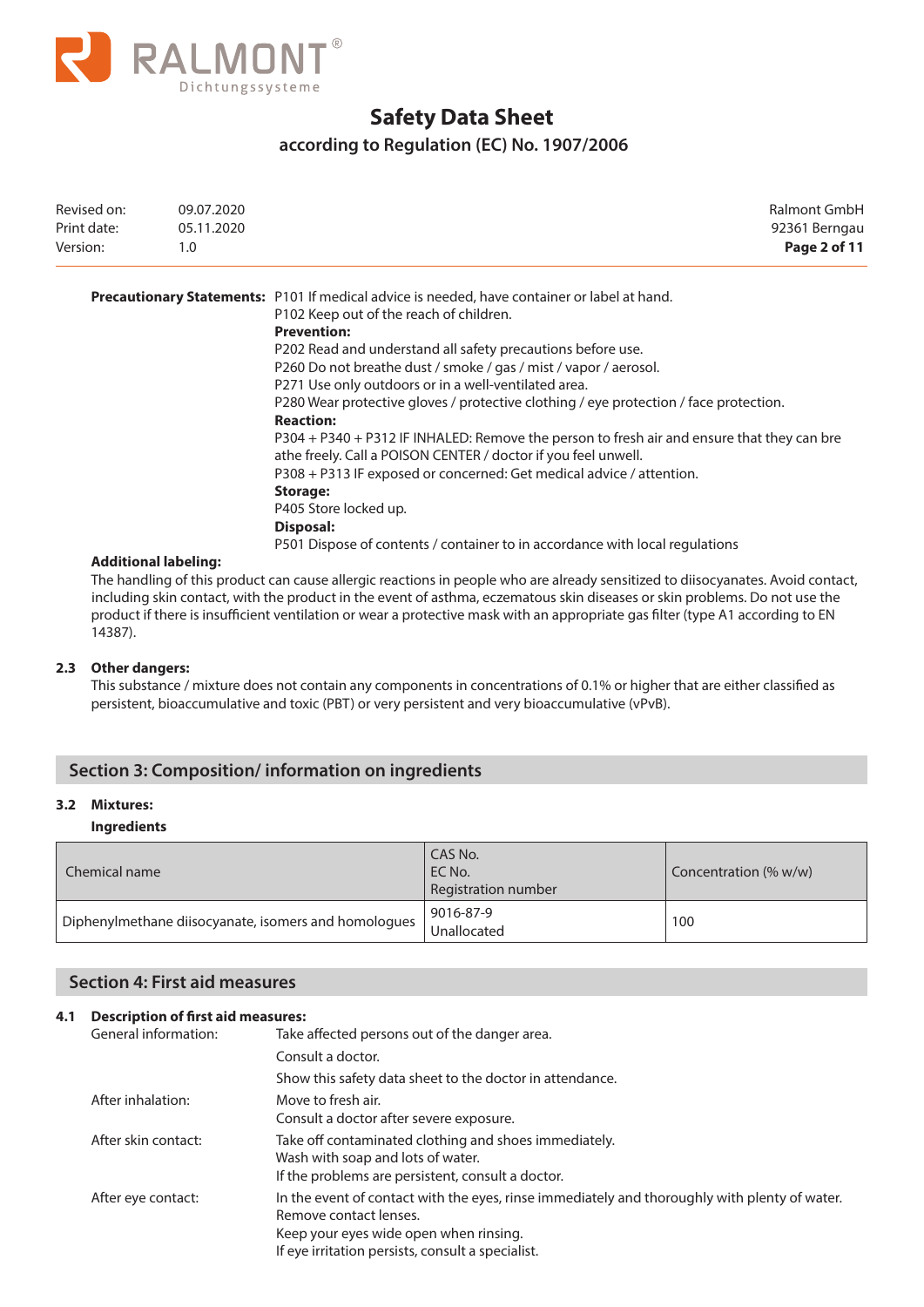

# **according to Regulation (EC) No. 1907/2006**

| Revised on:<br>Print date:<br>Version:<br>1.0 |                                                                                          | 09.07.2020<br>05.11.2020                |                                                                                                       |                                                                                                                                                                                                                                                                                                                                                                                     | Ralmont GmbH<br>92361 Berngau<br>Page 3 of 11 |
|-----------------------------------------------|------------------------------------------------------------------------------------------|-----------------------------------------|-------------------------------------------------------------------------------------------------------|-------------------------------------------------------------------------------------------------------------------------------------------------------------------------------------------------------------------------------------------------------------------------------------------------------------------------------------------------------------------------------------|-----------------------------------------------|
|                                               | After swallowing:                                                                        |                                         |                                                                                                       | Do not induce vomiting without medical advice.<br>Rinse mouth with water.<br>Do not give milk or alcoholic beverages.<br>Never give anything orally to an unconscious person.                                                                                                                                                                                                       |                                               |
| 4.2                                           | Symptoms:<br>Risks:                                                                      |                                         | Coughing<br>Allergic reaction<br>Headache<br><b>Dermatitis</b><br>Irritating effects                  | Important acute symptoms and delayed symptoms:<br>Asthmatic complaints<br>Breathing disorder<br><b>Excessive lacrimation</b><br>Reddening of the skin<br>See section 11 for more detailed health information effects and symptoms.                                                                                                                                                  |                                               |
|                                               |                                                                                          |                                         |                                                                                                       | Sensitizing effects<br>Causes skin irritation.<br>May cause an allergic skin reaction.<br>Causes serious eye irritation.<br>Harmful if inhaled.<br>May cause allergy or asthma symptoms or breathing difficulties if inhaled.<br>May cause respiratory irritation.<br>Suspected of causing cancer.<br>May cause damage to organs through prolonged or repeated exposure if inhaled. |                                               |
| 4.3                                           | Treatment:                                                                               |                                         | Indication of any immediate medical attention and special treatment needed:<br>Symptomatic treatment. |                                                                                                                                                                                                                                                                                                                                                                                     |                                               |
|                                               |                                                                                          | <b>Section 5: Firefighting measures</b> |                                                                                                       |                                                                                                                                                                                                                                                                                                                                                                                     |                                               |
| 5.1                                           | <b>Extinguishing media:</b>                                                              | Suitable extinguishing media:           |                                                                                                       | In the event of fire, to extinguish water / water spray / water jet / carbon dioxide /<br>use sand / foam / alcohol-resistant foam / dry powder.                                                                                                                                                                                                                                    |                                               |
| 5.2                                           | Special hazards arising from the substance or mixture:<br>Hazardous combustion products: |                                         |                                                                                                       | Carbon dioxide (CO2)<br>Carbon monoxide<br>Nitrogen oxides (NOx)<br>Hydrogen cyanide (hydrocyanic acid)                                                                                                                                                                                                                                                                             |                                               |
|                                               | 5.3 Advice for firefighting:<br>for fire-fighters:<br>Further information:               | Special protective equipment            |                                                                                                       | In the event of fire, wear self-contained breathing apparatus.<br>Usual measures for chemical fires.                                                                                                                                                                                                                                                                                |                                               |
|                                               |                                                                                          |                                         |                                                                                                       |                                                                                                                                                                                                                                                                                                                                                                                     |                                               |

### **Section 6: Accidental release measures**

**6.1 Personal precautions, protective equipment and emergency procedures:** Personal precautions: Use personal protective equipment. Deny access to unprotected persons.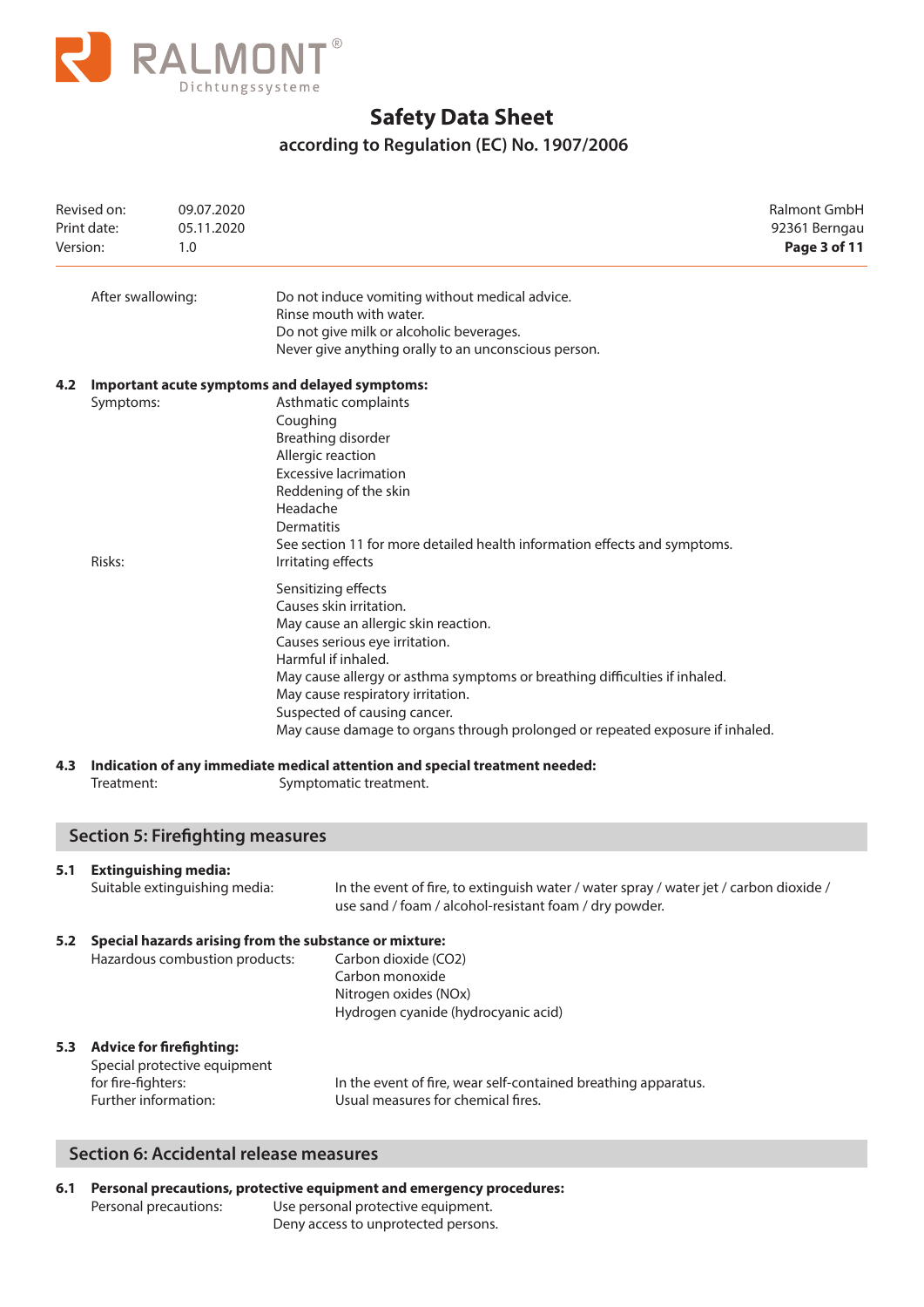

# **according to Regulation (EC) No. 1907/2006**

| Revised on:<br>Print date:<br>Version: |                          | 09.07.2020<br>05.11.2020<br>1.0                                    | <b>Ralmont GmbH</b><br>92361 Berngau<br>Page 4 of 11                                                                                                                                                                                                                                                                                                                                                                                                                                                                                                                                                                          |  |
|----------------------------------------|--------------------------|--------------------------------------------------------------------|-------------------------------------------------------------------------------------------------------------------------------------------------------------------------------------------------------------------------------------------------------------------------------------------------------------------------------------------------------------------------------------------------------------------------------------------------------------------------------------------------------------------------------------------------------------------------------------------------------------------------------|--|
|                                        | measures:                | 6.2 Environmental protection measures:<br>Environmental protection | Do not allow to enter surface water or sewage system.<br>In the event of contamination of waterways or sewers, inform the responsible authorities.                                                                                                                                                                                                                                                                                                                                                                                                                                                                            |  |
| 6.3                                    | Methods for cleaning up: |                                                                    | Methods and material for containment and cleaning up:<br>Absorb with a liquid-binding material (e.g. sand, silica gel, acid binding agent, universal binding<br>agent, sawdust).<br>Place into suitable closed containers for disposal.                                                                                                                                                                                                                                                                                                                                                                                       |  |
| 6.4                                    |                          | <b>Reference to other sections:</b>                                | Personal protective equipment, see section. 8.                                                                                                                                                                                                                                                                                                                                                                                                                                                                                                                                                                                |  |
|                                        |                          | <b>Section 7: Handling and storage</b>                             |                                                                                                                                                                                                                                                                                                                                                                                                                                                                                                                                                                                                                               |  |
| 7.1                                    |                          | <b>Precautions for save handling:</b><br>Advice on safe handling:  | Avoid aerosol formation.<br>Avoid exceeding the specified occupational exposure limit values (OEL)(see section 8).<br>Do not get in eyes, on skin, or on clothing.<br>Personal protective equipment, see section. 8.<br>People suffering from skin sensitization problems, asthma, allergies, chronic or recurrent respira-<br>tory diseases should not be used in any processing in which this mixture is used.<br>Do not eat, drink or smoke in the area of application.<br>Ensure adequate air exchange and / or extraction in the work rooms.<br>The general hygiene measures when handling chemicals are to be observed. |  |

Advice on protection against<br>fire and explosion: Usual measures for preventive fire protection. Hygiene measures: The usual precautionary measures when handling chemicals are to be observed. do not eat and drink during work. Do not smoke while working. Wash hands before breaks and at the end of work.

### **7.2 Conditions for safe storage taking into account incompatibilities:**

| Requirements for storage<br>rooms and containers: | Store in the original container. Keep container tightly closed in a dry, well-ventilated place.<br>Close opened containers carefully and store upright to prevent any leakage.<br>Notes on the label. Store in accordance with local regulations. |
|---------------------------------------------------|---------------------------------------------------------------------------------------------------------------------------------------------------------------------------------------------------------------------------------------------------|
| Storage class (TRGS 510):                         | 10, Flammable liquids                                                                                                                                                                                                                             |
| More information about<br>the storage stability:  | No decomposition if stored and used as directed.                                                                                                                                                                                                  |

#### **7.3 Specific end uses:**

Specific use(s): Read current product data sheet before use.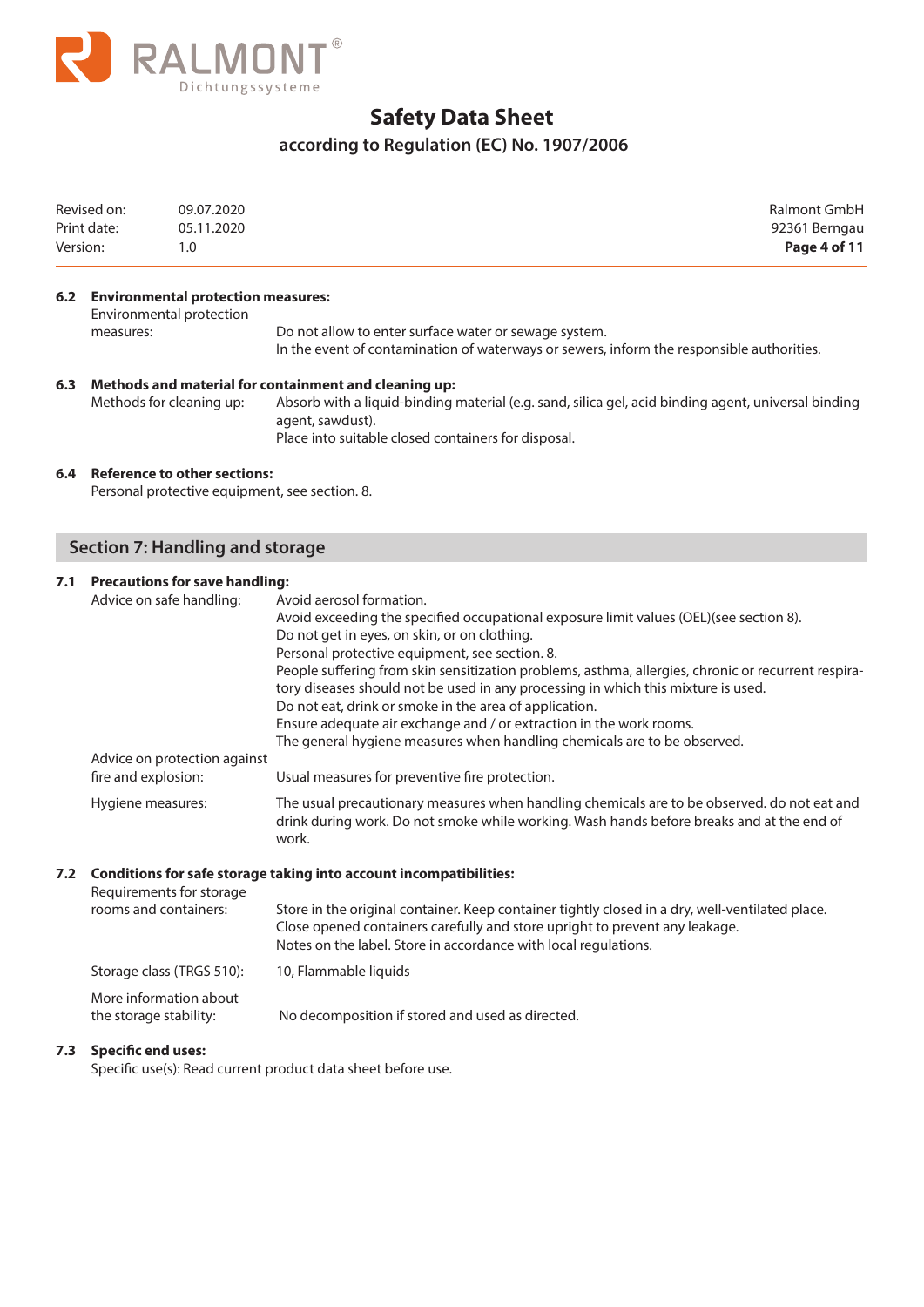

# **according to Regulation (EC) No. 1907/2006**

| Revised on: | 09.07.2020 |
|-------------|------------|
| Print date: | 05.11.2020 |
| Version:    | 1.0        |

Ralmont GmbH 92361 Berngau **Page 5 of 11** 

# **Section 8: Exposure controls / personal protection**

### **8.1 Parameters to be monitored**

Limits for occupational exposure:

| Ingredients                                               | CAS-No.                                                                                                                                                                                                                                                                                                                                                                                                                                                     | Value type (type of<br>Exposure) | To be monitored<br>Parameter*  | Basis*      |
|-----------------------------------------------------------|-------------------------------------------------------------------------------------------------------------------------------------------------------------------------------------------------------------------------------------------------------------------------------------------------------------------------------------------------------------------------------------------------------------------------------------------------------------|----------------------------------|--------------------------------|-------------|
|                                                           | Further information: The AGW of the individual isomers (4,4'-MDI, 2,4'-MDI, 2,2'-MDI) apply to the<br>two-core component; The EBW (manufacturer's information) is to be used for the homologous<br>portion.                                                                                                                                                                                                                                                 |                                  |                                |             |
| Diphenylmethane diisocyana-<br>te, isomers and homologues | 9016-87-9                                                                                                                                                                                                                                                                                                                                                                                                                                                   | AGW (Inhalable frac-<br>tion)    | $0.05 \,\mathrm{mg/m^3}$ (MDI) | DE TRGS 900 |
|                                                           | Peak limitation: excursion factor (category): $1; = 2 = (1)$                                                                                                                                                                                                                                                                                                                                                                                                |                                  |                                |             |
|                                                           | Further information: Senate commission for testing hazardous substances of the DFG (MAK<br>commission). The occupational exposure limit value usually only applies to monomers. For the<br>assessment of oligomers or polymers see TRGS 430 'Isocyanate', skin resorptive, a risk of fruit<br>damage need not be feared if the occupational exposure limit and the biological limit value (BGW)<br>are observed. Skin and respiratory sensitizing substance |                                  |                                |             |

\* The above values correspond to the current legislation on the release date of the data sheet.

#### **8.2 Exposure limit and monitoring exposure: Personal protection equipment:**

| Eye protection:           | Safety glasses with side protection according to EN 166<br>Eye wash bottle with pure water                                                                                                                                                                                                                                                                                                                                                                                                                                                                                                                                                                                                                                                                                                                                                                                                                                                                                                |
|---------------------------|-------------------------------------------------------------------------------------------------------------------------------------------------------------------------------------------------------------------------------------------------------------------------------------------------------------------------------------------------------------------------------------------------------------------------------------------------------------------------------------------------------------------------------------------------------------------------------------------------------------------------------------------------------------------------------------------------------------------------------------------------------------------------------------------------------------------------------------------------------------------------------------------------------------------------------------------------------------------------------------------|
| Hand protection:          | When handling chemical products must be chemical-resistant<br>Gloves (EN 374) must be worn.<br>Manufacturer's instructions are to be observed.<br>Suitable for short-term work or as a splash guard: Gloves off<br>Butyl rubber / nitrile rubber (> 0.1 mm)<br>Change and dispose of contaminated gloves immediately.<br>With permanent product contact:<br>Viton gloves (0.4 mm)<br>Penetration time > 30 min.                                                                                                                                                                                                                                                                                                                                                                                                                                                                                                                                                                           |
| Skin and body protection: | Protective work clothing (e.g. safety shoes according to EN ISO 20345, long-sleeved work clo<br>thing, long trousers).A rubber apron and protective boots (EN 14605) are also recommended for<br>mixing and stirring work.                                                                                                                                                                                                                                                                                                                                                                                                                                                                                                                                                                                                                                                                                                                                                                |
| Respiratory protection:   | Wear respiratory protection in case of insufficient ventilation.<br>The selection of respiratory masks (EN 14387) must be based on the known or expected concen<br>trations, the dangers of the product and the workplace limit values (section 8.1) of the<br>respective respiratory protection mask.<br>Use a properly fitted, air-purifying or air-fed respirator in accordance with an approved standard<br>if a risk assessment indicates this is necessary.<br>Filter against organic vapors (type A)<br>A1: <1000 ppm; A2: <5000 ppm; A3: <10,000 ppm<br>Provide adequate ventilation. This can be achieved through local extraction or general<br>exhaust air.<br>(EN 689 - Methods for determining inhalation exposure)<br>This is especially true at the mixing or stirring station.<br>If this is not sufficient to keep the concentration below the occupational exposure limit, use<br>respiratory protection.<br>Ensure sufficient ventilation, especially in closed rooms. |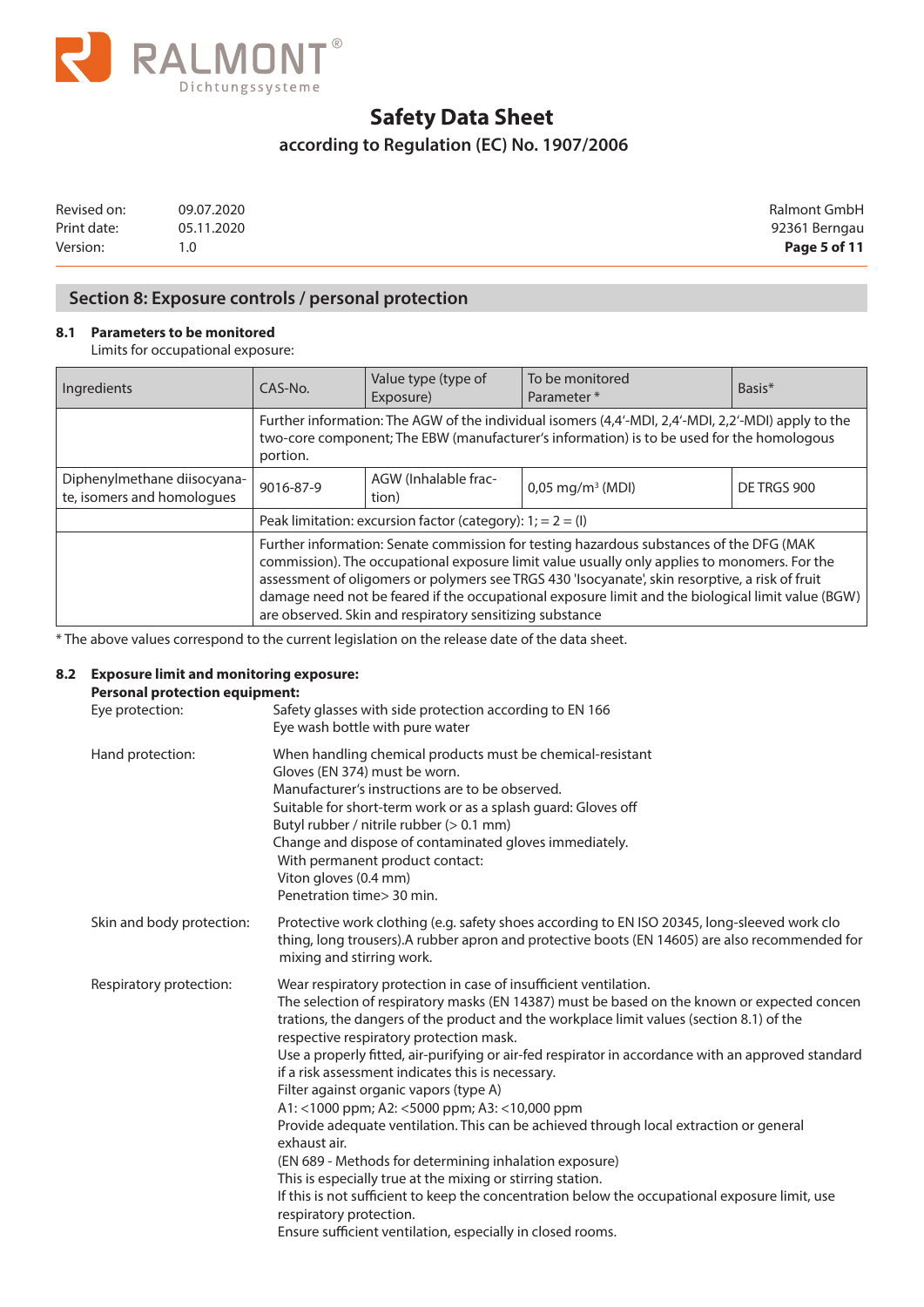

## **according to Regulation (EC) No. 1907/2006**

| Revised on: | 09.07.2020 | Ralmont GmbH  |
|-------------|------------|---------------|
| Print date: | 05.11.2020 | 92361 Berngau |
| Version:    | 1.0        | Page 6 of 11  |

#### **Limitation and monitoring of the environmental exposition**

General information: Do not allow to enter surface water or sewage system. In the event of contamination of waterways or sewers, inform the responsible authorities.

### **Section 9: Physical and chemical properties**

### **9.1 Information on basic physical and chemical properties:**

| Appearance:                    | liquid                         |
|--------------------------------|--------------------------------|
| Color:                         | brown                          |
| Odor:                          | No data available              |
| Odor threshold:                | No data available              |
| pH value:                      | Not applicable                 |
| Melting point / melting point  |                                |
| range / freezing point:        | No data available              |
| Boiling point / boiling range: | No data available              |
| Flash point:                   | $>$ 200 $^{\circ}$ C           |
| Evaporation rate               |                                |
| ability:                       | No data available              |
| Flammability (solid,           |                                |
| gaseous):                      | No data available              |
| Upper explosion limit /        |                                |
| Upper flammability limit:      | No data available              |
| Lower explosion limit /        |                                |
| Lower flammability             |                                |
| limit:                         | No data available              |
| Vapor pressure:                | $0.01$ hPa                     |
| Relative vapor density:        | No data available              |
| Density:                       | 1.24 g / cm3 (25 $^{\circ}$ C) |
| Solubility(ies)                |                                |
| Water solubility:              | No data available              |
| Solubility in others           |                                |
| Solvents:                      | No data available              |
| Partition coefficient:         | n-                             |
| Octanol / water:               | No data available              |
| Auto-ignition                  |                                |
| temperature:                   | No data available              |
| Decomposition temperature:     | No data available              |
| Viscosity                      |                                |
| Viscosity, dynamic:            | 200 mPa.s (25 °C)              |
| Viscosity, kinematic:          | No data available              |
| Explosive properties:          | No data available              |
| Oxidising properties:          | No data available              |
|                                |                                |

### **9.2 Additional information:**

No data available

## **Section 10: Stability and reactivity**

#### **10.1 Reactivity:**

No dangerous reactions known under normal conditions.

#### **10.2 Chemical stability:**

The product is chemically stable.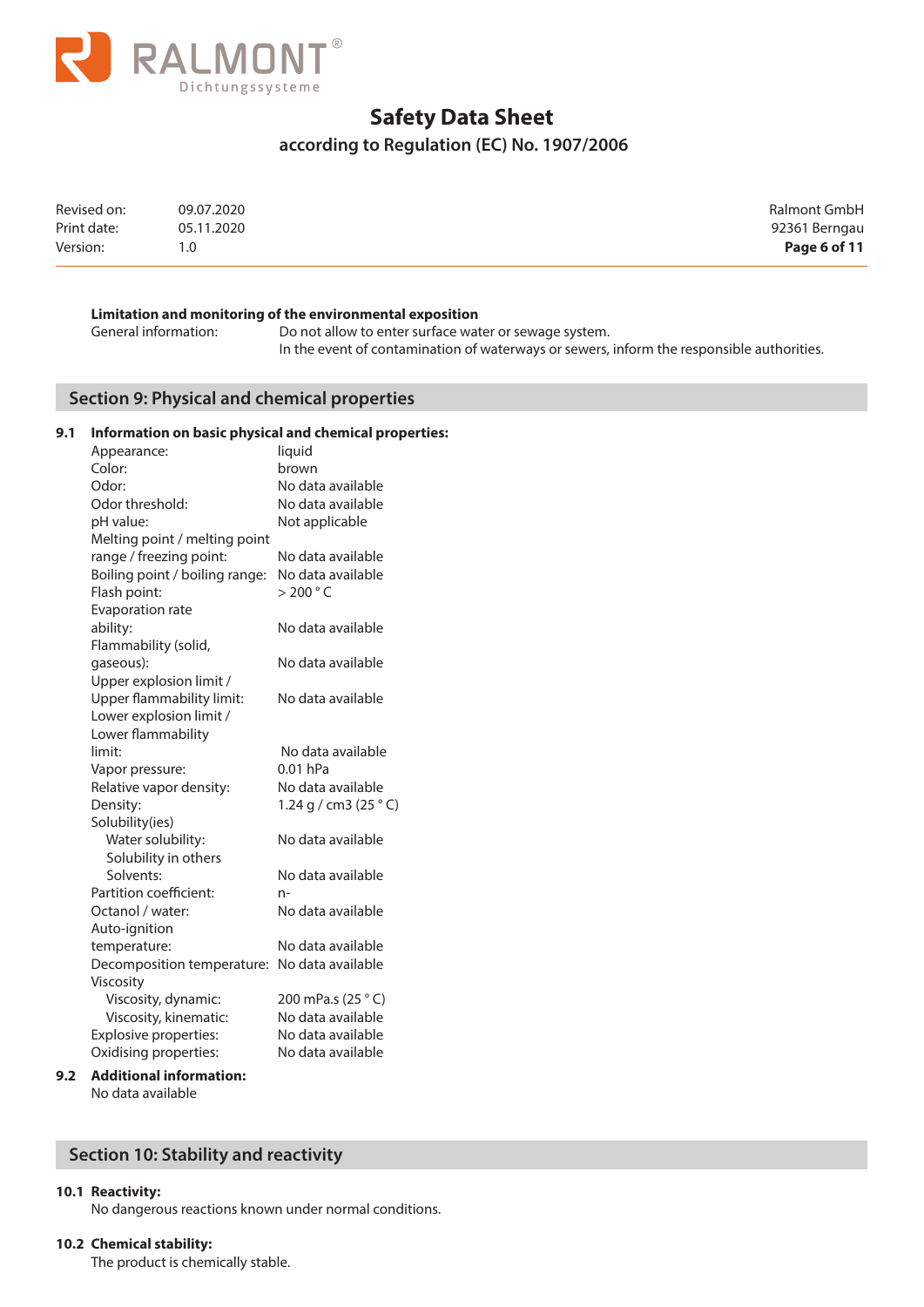

# **according to Regulation (EC) No. 1907/2006**

| Revised on:<br>Print date:<br>Version:                                                                                                                | 09.07.2020<br>05.11.2020<br>1.0                                                                                                               |                                                                                                                                                                                                                                                                                                    | Ralmont GmbH<br>92361 Berngau<br>Page 7 of 11 |
|-------------------------------------------------------------------------------------------------------------------------------------------------------|-----------------------------------------------------------------------------------------------------------------------------------------------|----------------------------------------------------------------------------------------------------------------------------------------------------------------------------------------------------------------------------------------------------------------------------------------------------|-----------------------------------------------|
|                                                                                                                                                       | 10.3 Possibility of hazardous reactions:<br>Hazardous reactions:                                                                              | No hazards to be particularly mentioned.                                                                                                                                                                                                                                                           |                                               |
|                                                                                                                                                       |                                                                                                                                               |                                                                                                                                                                                                                                                                                                    |                                               |
| <b>10.4 Conditions to avoid:</b>                                                                                                                      | Conditions to avoid:                                                                                                                          | No data available                                                                                                                                                                                                                                                                                  |                                               |
| Materials to avoid:                                                                                                                                   | 10.5 Incompatible materials:                                                                                                                  | No data available                                                                                                                                                                                                                                                                                  |                                               |
|                                                                                                                                                       | 10.6 Hazardous decomposition products:                                                                                                        | No decomposition if stored and applied as directed.                                                                                                                                                                                                                                                |                                               |
|                                                                                                                                                       | <b>Section 11: Toxicological information</b>                                                                                                  |                                                                                                                                                                                                                                                                                                    |                                               |
| <b>Acute toxicity:</b><br>Harmful if inhaled.<br>Ingredients:<br>Acute oral toxicity:<br>Exposure time:<br>Test atmosphere:<br>Method:<br>Assessment: | 11.1 Information on toxicological effects:<br>Acute inhalation toxicity:<br>Acute dermal toxicity:<br>Irritation and etch effects on the skin | Diphenylmethane diisocyanate, isomers and homologues:<br>LD50 Oral (rat): > 10,000 mg / kg<br>Acute toxicity estimate: 1.5 mg / l<br>4 h<br>dust / mist<br>professional judgment<br>The component / mixture is slightly toxic even after brief inhalation.<br>LD50 dermal (rabbit):> 9,400 mg / kg |                                               |
|                                                                                                                                                       | Causes skin irritation.                                                                                                                       |                                                                                                                                                                                                                                                                                                    |                                               |
|                                                                                                                                                       | <b>Heavy eye irritation</b><br>Causes serious eye irritation.                                                                                 |                                                                                                                                                                                                                                                                                                    |                                               |
|                                                                                                                                                       | Sensitization through skin contact<br>May cause an allergic skin reaction.                                                                    | Sensitization of the respiratory system and skin                                                                                                                                                                                                                                                   |                                               |
|                                                                                                                                                       | <b>Sensitization through respiration</b>                                                                                                      | May cause allergy or asthma symptoms or breathing difficulties if inhaled.                                                                                                                                                                                                                         |                                               |
|                                                                                                                                                       | <b>Germ cell mutagenicity</b>                                                                                                                 | Not classified based on the information available.                                                                                                                                                                                                                                                 |                                               |
| <b>Carcinogenicity</b>                                                                                                                                | Suspected of causing cancer.                                                                                                                  |                                                                                                                                                                                                                                                                                                    |                                               |
|                                                                                                                                                       | <b>Reproduction toxicity:</b>                                                                                                                 | Not classified based on the information available.                                                                                                                                                                                                                                                 |                                               |
|                                                                                                                                                       | May cause respiratory irritation.                                                                                                             | Specific target organ toxicity at single exposure                                                                                                                                                                                                                                                  |                                               |
|                                                                                                                                                       |                                                                                                                                               | Specific target organ toxicity at multiple exposures<br>May cause damage to organs through prolonged or repeated exposure if inhaled.                                                                                                                                                              |                                               |

**Aspiration toxicity**

Not classified based on the information available.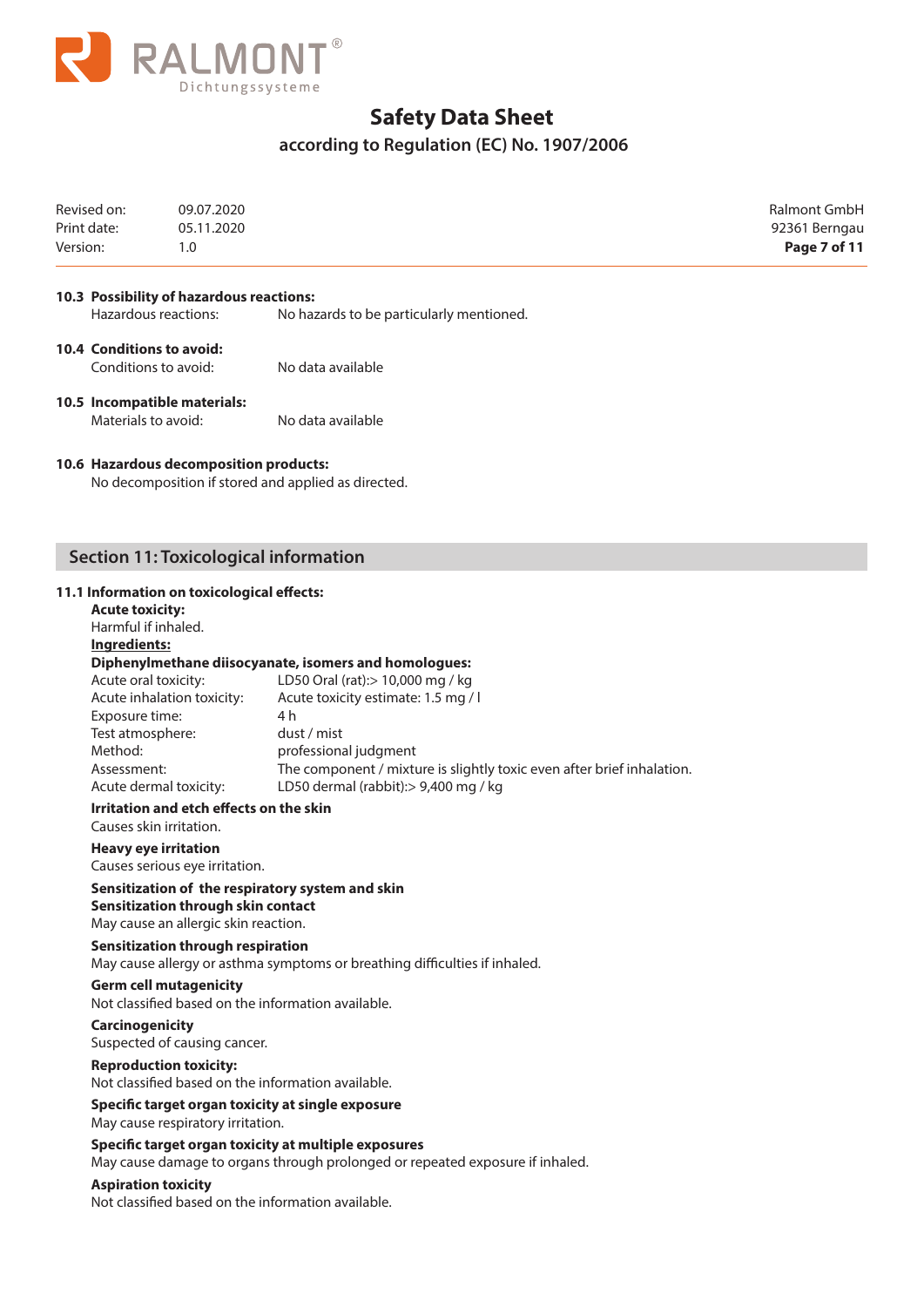

## **according to Regulation (EC) No. 1907/2006**

| Revised on: | 09.07.2020 | Ralmont GmbH  |
|-------------|------------|---------------|
| Print date: | 05.11.2020 | 92361 Berngau |
| Version:    | .0         | Page 8 of 11  |

### **Section 12: Ecological information**

#### **12.1 Toxicity:**

**Inhaltsstoffe:**

|                    | Diphenylmethane diisocyanate, isomers and homologues:                               |
|--------------------|-------------------------------------------------------------------------------------|
| Toxicity to fish:  | LC50 (Brachydanio rerio (zebrafish)): > 1,000 mg / l                                |
|                    | Exposure time: 96 h                                                                 |
| Toxicity to algae: | EC50 (Desmodesmus subspicatus (green algae)): > 1,640 mg / l<br>Exposure time: 72 h |

#### **12.2 Persistence and degradability:**

No data available

#### **12.3 Bio accumulative potential**

No data available

#### **12.4 Mobility in soil:**

No data available

#### **12.5 Results of PBT- and vPvB-assessment:**

**Product:**

Assessment: This substance / mixture does not contain any components in concentrations of 0.1% or higher that are either classified as persistent, bioaccumulative and toxic (PBT) or very persistent and very bioaccumulative (vPvB).

### **12.6 Other harmful effects:**

#### **Product:**

Additional ecological

information: No data is available for this product.

## **Section 13: Disposal considerations**

## **13.1 Waste treatment methods:**

**Product:** The generation of waste should be avoided or minimized wherever possible. Empty containers and liners may contain product residue. Waste and containers must be disposed of in a safe manner. Dispose of surpluses and products not suitable for recycling via a recognized waste disposal company. This product and its solutions and by-products must be disposed of at all times in compliance with environmental protection requirements and waste disposal laws, as well as the requirements of local authorities. Avoid dispersal of spilled material, runoff, and contact with soil, waterways, drains and sewers.

## **Section 14: Transport information**

#### **14.1 UN number:**

Not classified as dangerous goods

#### **14.2 UN proper shipping name:**

Not classified as dangerous goods

#### **14.3 Transport hazard classes:**

Not classified as dangerous goods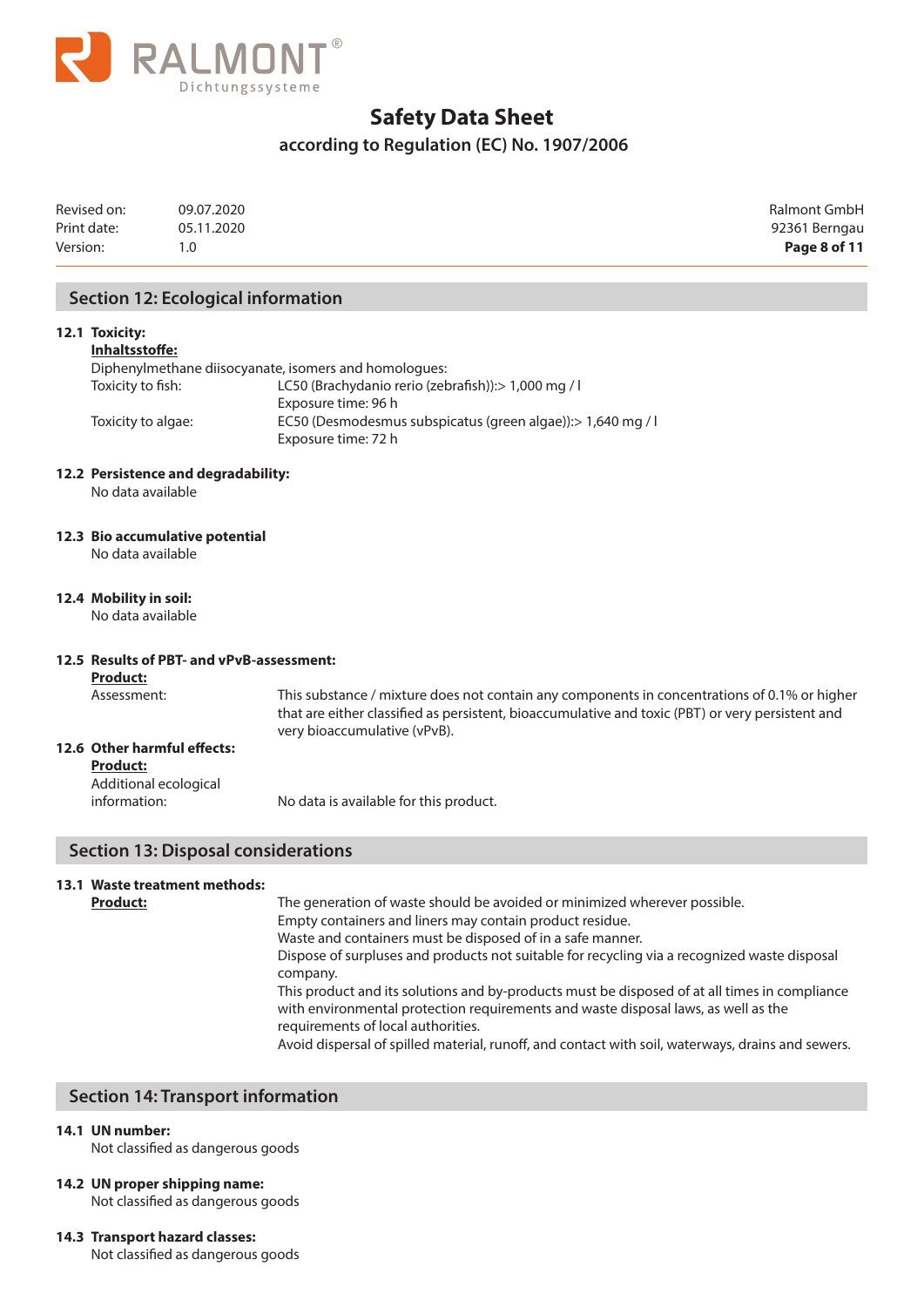

# **according to Regulation (EC) No. 1907/2006**

| Revised on: | 09.07.2020 | <b>Ralmont GmbH</b> |
|-------------|------------|---------------------|
| Print date: | 05.11.2020 | 92361 Berngau       |
| Version:    |            | Page 9 of 11        |

#### **14.4 Packing group:**

Not classified as dangerous goods

# **14.5 Environmental hazards:**

Not classified as dangerous goods

### **14.6 Special precautions for users:**

Not applicable

### **14.7 Transport in bulk according to Annex II of MARPOL73 / 78 and the IBC Code** Does not apply to product as shipped.

## **Section 15: Regulatory information**

| REACH - Restrictions on the manufacture,<br>placing on the market and use of certain<br>dangerous substances, preparations and | 15.1 Safety, health and enviromental regulations/legislation specific for the substance or mixture:                                                                                                                                                               |  |  |
|--------------------------------------------------------------------------------------------------------------------------------|-------------------------------------------------------------------------------------------------------------------------------------------------------------------------------------------------------------------------------------------------------------------|--|--|
| articles (Annex XVII):                                                                                                         | The restriction conditions for the following entries should be taken into<br>account:<br>Number in the list 3<br>Diphenylmethane diisocyanate, isomers and homologues (number in list 56)                                                                         |  |  |
| International Chemical Weapons Convention<br>(CWC)                                                                             |                                                                                                                                                                                                                                                                   |  |  |
| Lists of toxic chemicals and raw materials:                                                                                    | Not applicable                                                                                                                                                                                                                                                    |  |  |
| REACH - List of for a Authorization of<br>substances of very high concern in question<br>(Article 59):                         | None of the components are listed $(=> 0.1\%)$                                                                                                                                                                                                                    |  |  |
| REACH - List of substances subject<br>to authorization (Annex XIV):                                                            | Not applicable                                                                                                                                                                                                                                                    |  |  |
| Regulation (EC) No. 1005/2009 on substances<br>that deplete the ozone layer:                                                   | Not applicable                                                                                                                                                                                                                                                    |  |  |
| Regulation (EU) 2019/1021 on persistent<br>organic pollutants (new version):                                                   | Not applicable                                                                                                                                                                                                                                                    |  |  |
| Regulation (EC) No. 649/2012 of the<br>European Parliament and of the Council<br>on the export and import of                   |                                                                                                                                                                                                                                                                   |  |  |
| dangerous chemicals:                                                                                                           | Not applicable                                                                                                                                                                                                                                                    |  |  |
| <b>REACH information:</b>                                                                                                      | The substances contained in our products are<br>- registered and / or by our suppliers<br>- registered by us and / or<br>- exempt from the REACH regulation and / or<br>- are subject to the REACH regulation, but are exempt from the obligation to<br>register. |  |  |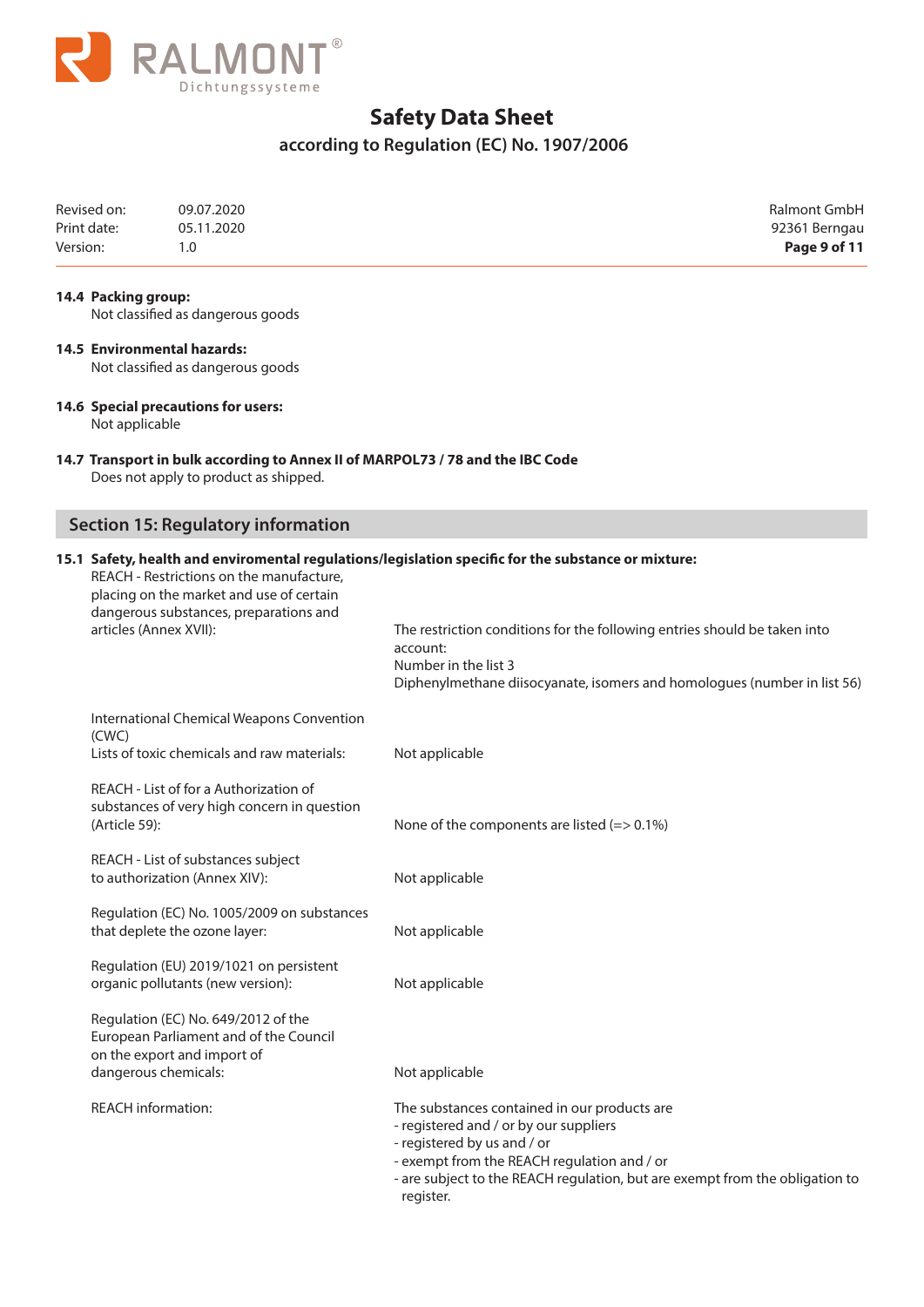

# **according to Regulation (EC) No. 1907/2006**

| Revised on:<br>Print date:<br>Version: | 09.07.2020<br>05.11.2020<br>1.0                                                                                                                                              | Ralmont GmbH<br>92361 Berngau<br>Page 10 of 11                                                                     |
|----------------------------------------|------------------------------------------------------------------------------------------------------------------------------------------------------------------------------|--------------------------------------------------------------------------------------------------------------------|
|                                        | Seveso III: Directive 2012 /<br>18/EU des Europäischen<br><b>Parliament and Council</b><br>on the Mastery of Major Accident<br>Hazards with Hazardous Substances:            | Not applicable                                                                                                     |
| Water hazard class:                    |                                                                                                                                                                              | WGK 1 slightly hazardous to water<br>Classification according to AwSV, Annex 1 (4)                                 |
| Water hazard class:                    |                                                                                                                                                                              | WGK 1 slightly hazardous to water<br>Identification number: 9.393<br>Classification according to AwSV, Annex 1 (4) |
|                                        | Volatile organic compounds:                                                                                                                                                  | Ordinance on the incentive tax on volatile organic compounds (VOCV)<br>without VOC tax                             |
|                                        | Directive 2010/75 / EU of the<br>European Parliament and of the<br>Council of November 24, 2010 on<br>industrial emissions (integrated<br>pollution prevention and control): | Not applicable                                                                                                     |
|                                        | <b>Other regulations:</b><br>in training and in studies (Mutterschutzgesetz - MuSchG).<br>The product is not subject to the Chemicals Prohibition Ordinance.                 | Observe employment restrictions according to the law on the protection of mothers at work,                         |
| substances:                            | Contains a substance that is subject<br>to the TRGS 905 directory of carcinogenic,<br>germ cell mutagenic or toxic to reproduction                                           | Diphenylmethane diisocyanate, isomeres and homologues                                                              |

## **15.2 Chemical safety assessment:**

The supplier has not carried out a chemical safety assessment for this substance.

## **Section 16: Other information**

|  | <b>Wording of other abbreviations:</b> |  |  |  |
|--|----------------------------------------|--|--|--|
|--|----------------------------------------|--|--|--|

| DE TRGS 900:       | TRGS 900 - Occupational exposure limits                                                                                                   |
|--------------------|-------------------------------------------------------------------------------------------------------------------------------------------|
| DE TRGS 900 / AGW: | Occupational exposure limits                                                                                                              |
| ADR:               | European Agreement concerning the International Carriage of Dangerous Goods by Road                                                       |
| CAS:               | <b>Chemical Abstracts Service</b>                                                                                                         |
| DNEL:              | Derived no-effect level                                                                                                                   |
| EC50:              | Half maximal effective concentration                                                                                                      |
| GHS:               | Globally Harmonized System                                                                                                                |
| IATA:              | International Air Transport Association                                                                                                   |
| IMDG:              | International Maritime Code for Dangerous Goods                                                                                           |
| LD50:              | Median lethal dosis (the amount of a material, given all at once, which causes the death of 50%<br>(one half) of a group of test animals) |
| LC50:              | Median lethal concentration (concentrations of the chemical in air that kills 50% of the test ani-<br>mals during the observation period) |
| MARPOL:            | International Convention for the Prevention of Pollution from Ships, 1973 as modified by the<br>Protocol of 1978                          |
| OEL:               | Occupational Exposure Limit                                                                                                               |
| PBT:               | Persistent, bioaccumulative and toxic                                                                                                     |
| PNEC:              | Predicted no effect concentration                                                                                                         |
|                    |                                                                                                                                           |